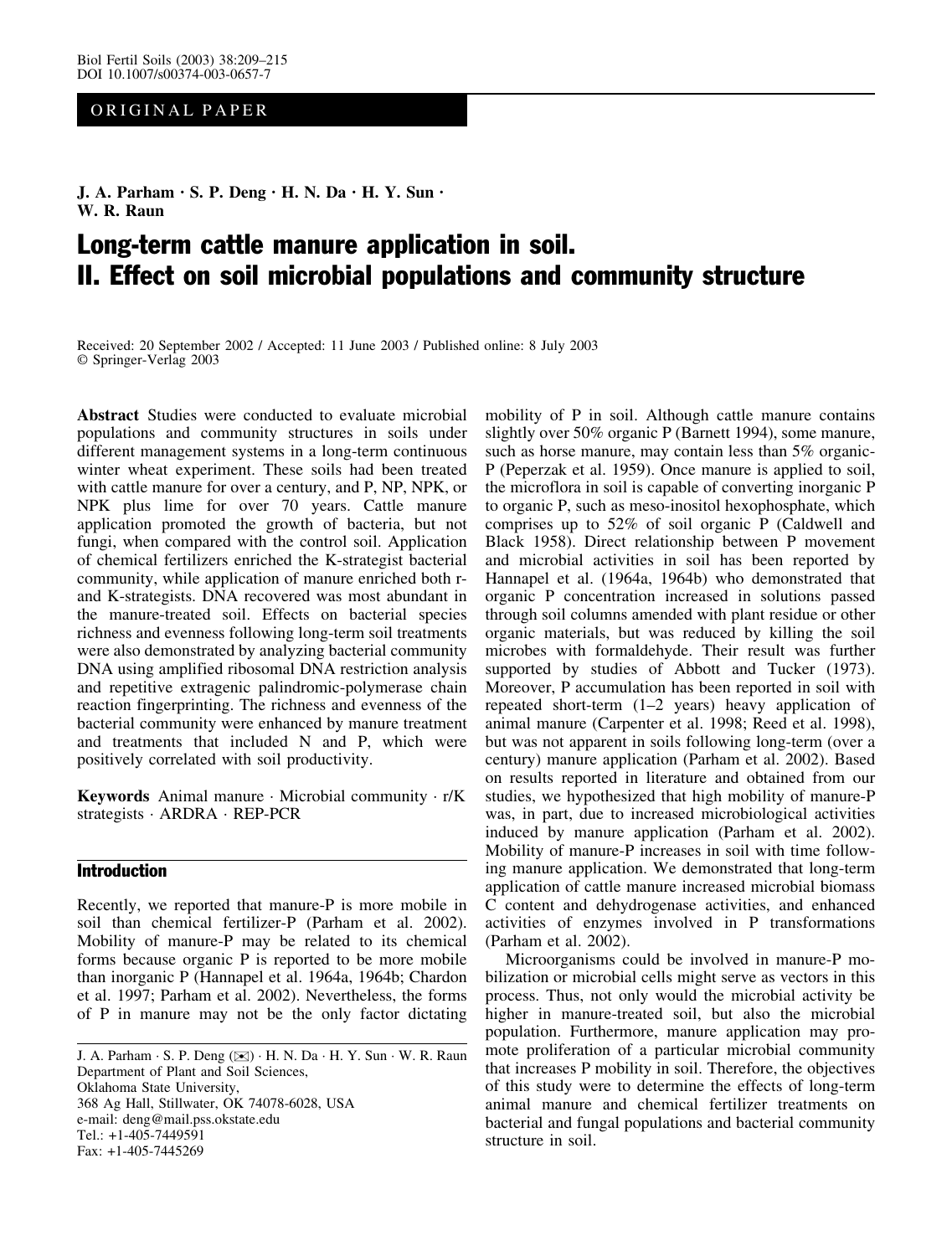## Materials and methods

#### Soil samples

Soil samples were obtained from a long-term continuous winter wheat (Triticum aestivum L.) experiment located in central Oklahoma, United States. Detailed descriptions of the experimental site and soils can be found in Parham et al. (2002). Briefly, the experiment was initiated on a Kirkland (fine, mixed, thermic Udertic Paleustolls) silt loam with a mean particle-size distribution of 37.5% sand, 40% silt and 22.5% clay. The manure treatment plot was initiated in 1899 and chemical fertilizer treatment plots were initiated in 1929. Six treatment plots (manure, P, NP, NPK, NPK plus lime, and an untreated control) were investigated. Cattle manure from a feedlot had been applied every 4 years since 1899 at 269 kg N ha<sup>-1</sup> (approximately 13,450 kg manure ha<sup>-1</sup>). The most recent cattle manure application was conducted in September 1999. The average ratio of N:P of the applied manure was 3.3:1 based on analyses of hundreds of feedlot cattle manure samples in Oklahoma. This suggested that approximately 22.4 kg P ha<sup>-1</sup> year-1 was applied (Parham et al. 2002). Chemical fertilizer plots received annual application rates of 67 kg N, 14.6 kg P and 28 kg K ha<sup>-1</sup> in the forms of NH<sub>4</sub>NO<sub>3</sub>, Ca(H<sub>2</sub>PO<sub>4</sub>)<sub>2</sub>, or KCl before planting winter wheat in October.

The application of statistical analyses to agricultural experiments was not yet in place at the time that the treatments in this study were initiated. To compensate for the no-replication restriction, the underlying changes in these soils were evaluated based on random, individual samples in combination with sequential samples over a period of time. The plots (30.4×6.5 m) were divided into three subplots  $(10\times6.5 \text{ m})$  with composite samples taken from each subplot. Composite soil samples were taken in October 1998, January 2000 and November 2000, corresponding to 1 year before, 4 months after and 1 year after the last manure application. Sampling and planting times for 2000 were postponed for about 2 weeks due to an unusually hot and dry summer. Samples taken in January were during the wheat growing season, while those taken in October and November were right before planting. Surface soil samples (0–10 cm) were used in this study. Basic soil properties have been reported previously (Parham et al. 2002). Briefly, soil pH ranged from 4.7 to 5.8 and organic C from 6 to 10 g C  $kg^{-1}$  soil. Manure application increased soil pH significantly while chemical fertilizer application resulted in slightly lower soil pH when compared to the control soil.

#### Culturable microbial community

In this study, the culturable microbial community was evaluated by examining total culturable microbial populations and r/K bacterial strategists (De Leij et al. 1993).

#### Bacterial growth strategists and total bacterial and fungal populations

Bacteria were cultured on 0.1-strength Tryptone soy agar plates (TSA) at 25°C, using a modified procedure described by Zuberer (1994). Plates were examined at low magnification  $(1.5x)$  and visible colonies were marked and enumerated on a daily basis for five consecutive days and on day 10. Thus, six counts (classes) were generated per plate. Plates with 20 to 200 colonies were selected for enumeration. When plates became too crowded, the next dilutions were used for enumeration. Total bacterial counts obtained were expressed in colony forming units (CFU) per gram soil. Distribution of bacteria in each class as a percentage of the total counts gave insight into the distribution of r- and K-strategists in each sample. Bacterial colonies appearing within 24 h were designated as r-strategists, and the remaining as K-strategists (De Leij et al. 1993).

Total culturable fungal populations were obtained by culturing on 0.1-strength malt extract agar plates (MEA) at  $23^{\circ}$ C. Fungal colonies were observed after 72 h incubation with countable plates of the highest dilution being enumerated.

#### Eco-physiological index

The distribution of the six classes in each sample was expressed using the eco-physiological (EP) index  $(H', De$  Leij et al. 1993), which is a measure of the evenness and richness of groups of microorganisms with similar developmental characteristics. The EP index was derived from the Shannon diversity index (Shannon 1948), which is a measure of community diversity and takes into account both species richness and evenness. The EP indices of soils tested were calculated using the equation

$$
H' = \sum \left( P_i * \log_{10} Pi \right)
$$

where  $P_i$  represented CFU on each day as a proportion of the total CFU in that sample after 10 days incubation. It was proposed that the higher the index, the more evenly distributed the groups within a community, and the "healthier) that community is (Shannon 1948; De Leij et al. 1993).

All plate counts were conducted with four treatment replicates. Results are expressed on a moisture-free basis. Soil moisture was determined after drying at 105°C for 48 h. Distribution curves for colonies formed per day over 10 days were analyzed using principal component analysis (Simonds 1963). Comparisons between spatial and temporal nutritional status in soil samples were made using analyses of variance (ANOVA). Significant difference among treatment means was determined using the least significant difference (LSD) test. Percentage data were normalized using arcsine transformation before analysis (Gomez and Gomez 1984). All results reported are averages of replicated assays and analyses.

#### Bacterial community DNA analysis

Soil bacterial communities with inclusion of the unculturable community were evaluated by analysis of soil DNA that was extracted from samples taken in January 2000, using an UltraClean Soil DNA Kit (Mo Bio Laboratories, Solana Beach, Calif.). The obtained DNA showed size greater than 23 kb and did not require additional purification before being subject to Polymerase chain reactions (PCR). PCR were performed on an automated thermal cycler (PTC-100, MJ Research, Watertown, Mass.). Replicates and negative controls were included for each reaction. Each reaction was performed under the specified conditions at least three times to ensure reproducibility of the procedure and the obtained products. Unless specified, DNA band(s) separated in agarose or polyacrylamide gels were visualized by staining with ethidium bromide  $(0.5 \mu g \text{ ml}^{-1})$  and photographed using a Kodak 1D Scientific Imaging System and a Kodak DC 290 Zoom Digital Camera (New Haven, Conn.).

#### Repetitive extragenic palindromic-polymerase chain reaction fingerprinting

The nucleotide sequences of the repetitive extragenic palindromic (REP) primers used in this study were IIIICGICGICATCIGGC (REPIR-I) and ICGICTTATCIGGCCTAC (REP2-1; De Bruijn 1992; Stern et al. 1984). These primers are located in the conserved stem of the palindrome in opposite orientations directing outwards from each REP sequence (Versalovic et al. 1991). Each  $100-\mu$ l PCR mixture contained 50 ng soil DNA, 0.4  $\mu$ M each primer, 200  $\mu$ M PCR nucleotide mix (Fisher Bioreagents, Fisher Scientific, Pittsburgh, Pa.), 7 mM  $MgCl<sub>2</sub>$ , 16 µg bovine serum albumin, 10% dimethyl sulfoxide, and 4 units Taq DNA polymerase in PCR buffer (Promega Chemicals, Madison, Wis.). PCR reactions for REP-PCR fingerprinting of soil DNA were performed following a modified procedure of De Bruijn (1992). Briefly, the conditions were 6 min at 95°C, followed by 30 cycles at 94°C for 1 min, 40°C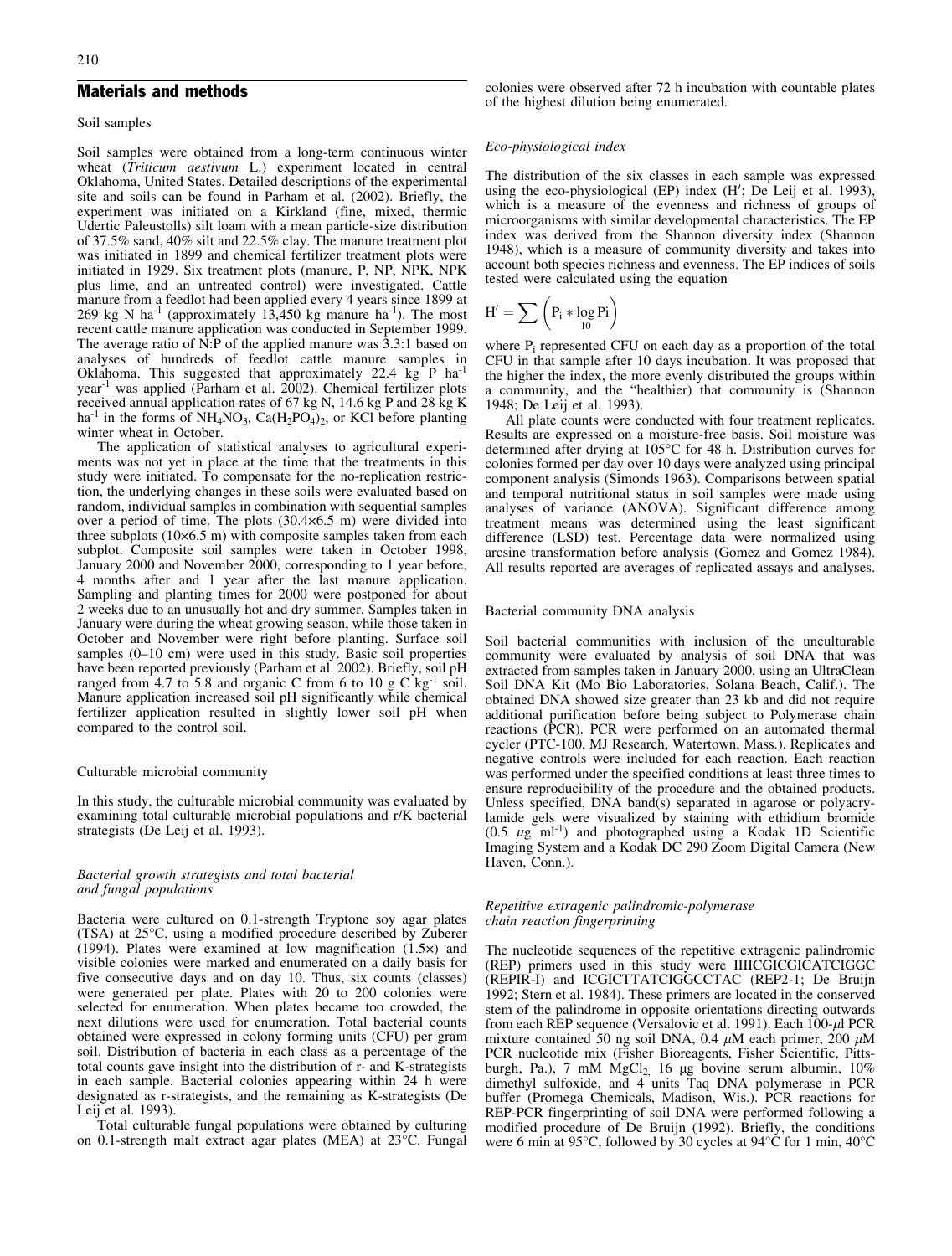for 1 min, and  $65^{\circ}$ C for 8 min, then a final cycle at  $65^{\circ}$ C for 16 min. The REP-PCR banding patterns were visualized following separation in an 8% polyacrylamide gel in Tris-borate EDTA (TBE).

#### Amplified ribosomal DNA restriction analysis

Amplified ribosomal DNA restriction analysis (ARDRA) was performed using the almost full-length 16S rDNA (close to 1.6 kb) amplified by PCR using bacterial primers, 5'-AGAGTTTGATC-CTGGCTCAG-3', and 5'-GGTTACCTTGTTACGAC TT-3' (Toyota et al. 1999), and template DNAs from soils tested. Each 100  $\mu$ l PCR mixture contained 50 ng soil DNA,  $0.2 \mu M$  each primer,  $200 \mu$ M PCR nucleotide mix (Fisher Bioreagents, Fisher Scientific, Pittsburgh, Pa.), 1.75 mM MgCl<sub>2,</sub> and 2 units Taq DNA polymerase in PCR buffer (Promega Chemicals, Madison, Wis.). The PCR reactions were conducted as follows: 2 min at 94°C, followed by 35 cycles at 94 $\rm ^{o}C$  for 1 min, 65 $\rm ^{o}C$  for 45 s, 72 $\rm ^{o}C$  for 2 min, then a final cycle at  $72^{\circ}$ C for 10 min. The obtained 16S rDNA (1.0– 1.5  $\mu$ g) was digested at 37°C overnight with one of the restriction enzymes AluI, HaeIII, HpaI, or RsaI. (GIBCOBRL, Life Technologies, Grand Island, N.Y.). The ARDRA patterns were then visualized in an 8% polyacrylamide gel in TBE.

## Results and discussion

#### Total culturable microbial populations

With the exception of samples taken in November 2000, culturable bacterial CFU recovered among the soils studied were significantly higher in the century-long manure-treated soil, which was as high as 16 times the control, and over 10 times the other treatments (Fig. 1A). This trend, however, was not apparent in samples taken in November 2000. This could not be due to recent manure application, which was September 1999, between the other two sampling dates. This is possibly due, in part, to the unusual summer climate in that year. Cumulative rainfall from 29 July to 14 October was only 6 mm with the top 5-cm soil temperatures consistently over  $30^{\circ}$ C from 2 August to 12 September (Oklahoma Climatological Survey 2002). Samples taken 2 weeks after the first rain following the hot and dry summer reflected a flush of microbial growth, evidenced by generally higher bacterial CFU than that of the same season in 1998. In general, samples taken in the fall have considerably lower bacterial population regardless of the sampling year, while those taken in January had considerably higher total culturable bacterial population (Fig. 1A). This is consistent with findings reported by Van Gestel (1992) who found that microbial biomass C was the highest in wintersampled soils, and the lowest in those sampled in summer. Given the fact that October climate in central Oklahoma is generally warmer with higher rainfall than January (Oklahoma Climatological Survey 2002), wheat growth was likely one of the responsible factors.

In general, the populations of fungi in soils taken in January 2000 were considerably higher than those taken in October 1998 or November 2000, which is consistent with the trend observed for bacterial populations (Fig. 1B). Manure treatment did not result in significantly higher fungal population regardless of the time and year



Fig. 1 Cumulative bacterial (A) and fungal (B) colony forming units (CFU) recovered from soils tested. Bacterial CFU were recovered on 0.1-strength Tryptone soy agar plates (TSA) after 5 days incubation at  $23^{\circ}$ C. Fungal CFU were enumerated after 72 h of incubation on 0.1-strength malt extract agar plates (MEA) at 23°C. Soil samples were taken at three different times. Bars indicate SE

of sampling (Fig. 1B). In fact, for samples taken in January 2000, the lowest fungal CFU occurred in the manure-treated soil, while those of the control soil and chemical fertilizer-treated soils were not significantly different (Fig. 1B). This was partially attributed to limitation of pH values in the manure-treated soils, which were around 5.6, the highest among the treatments evaluated (Parham et al. 2002). Other studies showed that increased soil pH in the acidic range caused a shift toward dominance of the bacterial community, while fungal populations were unaffected (Frostegård et al. 1993; Pennanen 2001). Possibly, the growth of soil bacteria was inhibited at pH 4.6 and facilitated with increasing soil pH (Arao 1999). In both studies, shifting of microbial community toward fungal dominance resulting from decreasing soil pH was attributed to reduced competition from the bacterial community (Frostegård et al. 1993; Arao 1999).

In this study, the dependence of microbial population on soil pH was further evidenced from correlations between bacterial or fungal population and soil pH (Fig. 2). Cumulative bacterial populations recovered in 5 days were significantly correlated to soil pH values in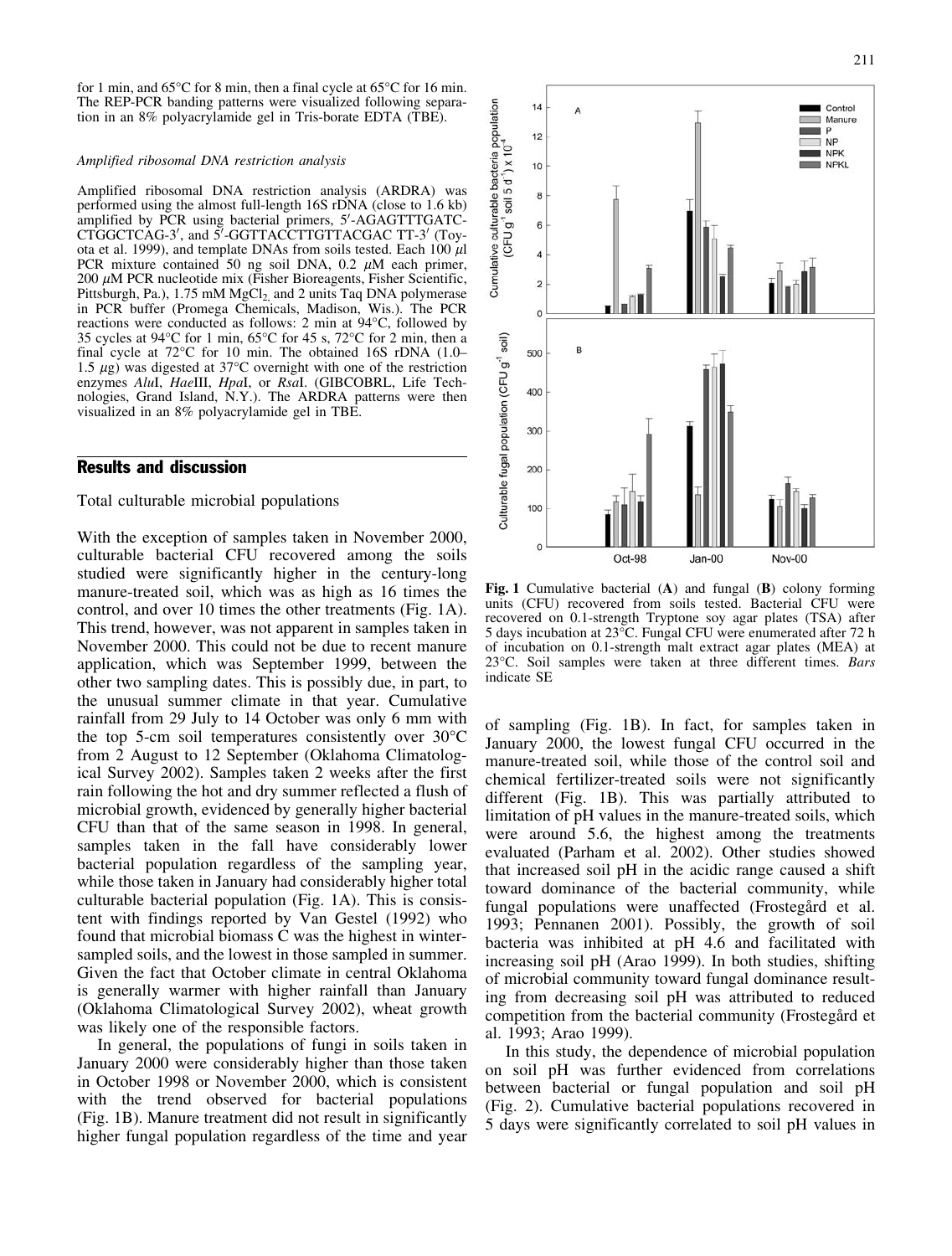

Fig. 2 Correlations between cumulative culturable bacterial and fungal colony forming units and soil pH among samples within each sampling time

samples taken October 1998 and January 2000, but not in those taken in November 2000. Fungal population decreased significantly with increasing soil pH in samples taken in January 2000 (Fig. 2), suggesting fungi in these soils are more competitive than bacteria in the acidic environment. The variations observed in samples taken at different times of the year may be attributed to the most limiting factor at the time of sampling. Drought, heat, and crop cover could alter microbial populations considerably.

Bacterial community structure

Microbial community structure is often evaluated based on detectable differences in terms of growth rate, substrate-use efficiencies, morphology, and C/N content of biomass. These factors, however, differ markedly between fungi and bacteria, and within groups of fungi and bacteria. Moreover, cultivated microorganisms may not reflect the natural microbial community because they represent only 0.001% to 0.3% of total direct cell counts (Amann et al. 1995; Torsvik et al. 1990). Soil DNA analyses overcome some of the limitations but are biased by efficiency of DNA extraction and purification (Kandeler et al. 2000), PCR primer selection and conditions (Von Wintzingerode et al. 1997; Suzuki and Giovannoni 1996; Polz and Cavanaugh 1998), and are incapable of distinguishing DNA from viable and dead cells (Spring et al. 2000). Thus, a combination of cultivation-based and DNA-based methods was employed in this study.

## Growth strategists and pattern

The percentage of r-strategists was highest in the control soil, followed by the manure- and P-treated soils, with the lowest in the NPK-treated soil (Table 1). This trend was more evident for CFU recovered after 48 h (Table 1). Bacterial growth patterns from samples taken in January 2000 clearly demonstrated this trend (Fig. 3A). A major portion of bacterial CFU was recovered on day 2 for the control, manure- and P-treated soils, whereas this occurred on day 3 for the other treatments tested. Bacterial CFU recovered on day 1 or day 2 were the highest in manure-treated soil, followed by the P-treated and control soil (Fig. 3A). In addition, the manure-treated soil had two distinct growth peaks, at day 2 and day 5, while other soils experienced one major growth peak. Interestingly, the EP-indices in these soils were not significantly different, except for the NPK treatment for samples taken in January 2000, which had a significantly lower EP index (Fig. 3). This suggests that EP-index was not sensitive to changes in bacterial community. The NPK-treated soil exhibited a lower EP-index and a lower percentage of r-

Table 1 Bacterial strategists in soils under different long-term management practices<sup>a</sup>

| Treatment   | CFU recovered expressed as percentage of total CFU recovered in 10 days <sup>b</sup> |                  |       |                        |                   |      |                                 |                 |      |
|-------------|--------------------------------------------------------------------------------------|------------------|-------|------------------------|-------------------|------|---------------------------------|-----------------|------|
|             | CFU recovered in day 1                                                               |                  |       | CFU recovered in day 2 |                   |      | CFU recovered from days 5 to 10 |                 |      |
|             | Jan 2000                                                                             | Nov 2000         | Avg.  | Jan 2000               | Nov 2000          | Avg. | Jan 2000                        | Nov 2000        | Avg. |
| Control     | $22.01 \pm 5.56$                                                                     | $16.58 \pm 2.59$ | 19.30 | $81.62\pm 6.06$        | $56.04 \pm 5.73$  | 68.8 | $0.39 \pm 0.31$                 | $1.02 \pm 0.42$ | 0.70 |
| Manure      | $20.08 \pm 5.63$                                                                     | $11.18 \pm 3.22$ | 15.63 | $52.54 \pm 10.48$      | $34.86 \pm 9.29$  | 43.7 | $4.23 \pm 2.08$                 | $7.41 \pm 2.39$ | 5.82 |
| P           | $14.85 \pm 5.21$                                                                     | $18.91 \pm 3.46$ | 16.88 | $63.47 \pm 8.57$       | $51.42 \pm 7.17$  | 57.4 | $3.05 \pm 1.95$                 | $1.11 \pm 0.33$ | 2.08 |
| NP.         | $13.70 \pm 8.31$                                                                     | $7.85 \pm 1.10$  | 10.78 | $24.89 \pm 9.30$       | $31.50\pm4.24$    | 28.2 | $2.40 \pm 2.34$                 | $8.18 \pm 0.85$ | 5.29 |
| <b>NPK</b>  | $6.86 \pm 3.05$                                                                      | $7.50 \pm 2.37$  | 7.18  | $15.63 \pm 5.46$       | $21.56 \pm 12.83$ | 18.6 | $14.71 \pm 2.75$                | $3.56 \pm 1.17$ | 9.13 |
| <b>NPKL</b> | 15.00±3.27                                                                           | $11.03 \pm 1.72$ | 13.02 | $24.81 \pm 6.22$       | $34.63 \pm 4.38$  | 29.7 | $4.09\pm4.95$                   | $7.10\pm2.02$   | 5.60 |

 $a$  Means  $\pm$  standard deviation

<sup>b</sup> CFU recovered in day 1 and 2 are fast growers (r-like strategists) and those recovered from days 5 to 10 are slow growers (K-like strategists)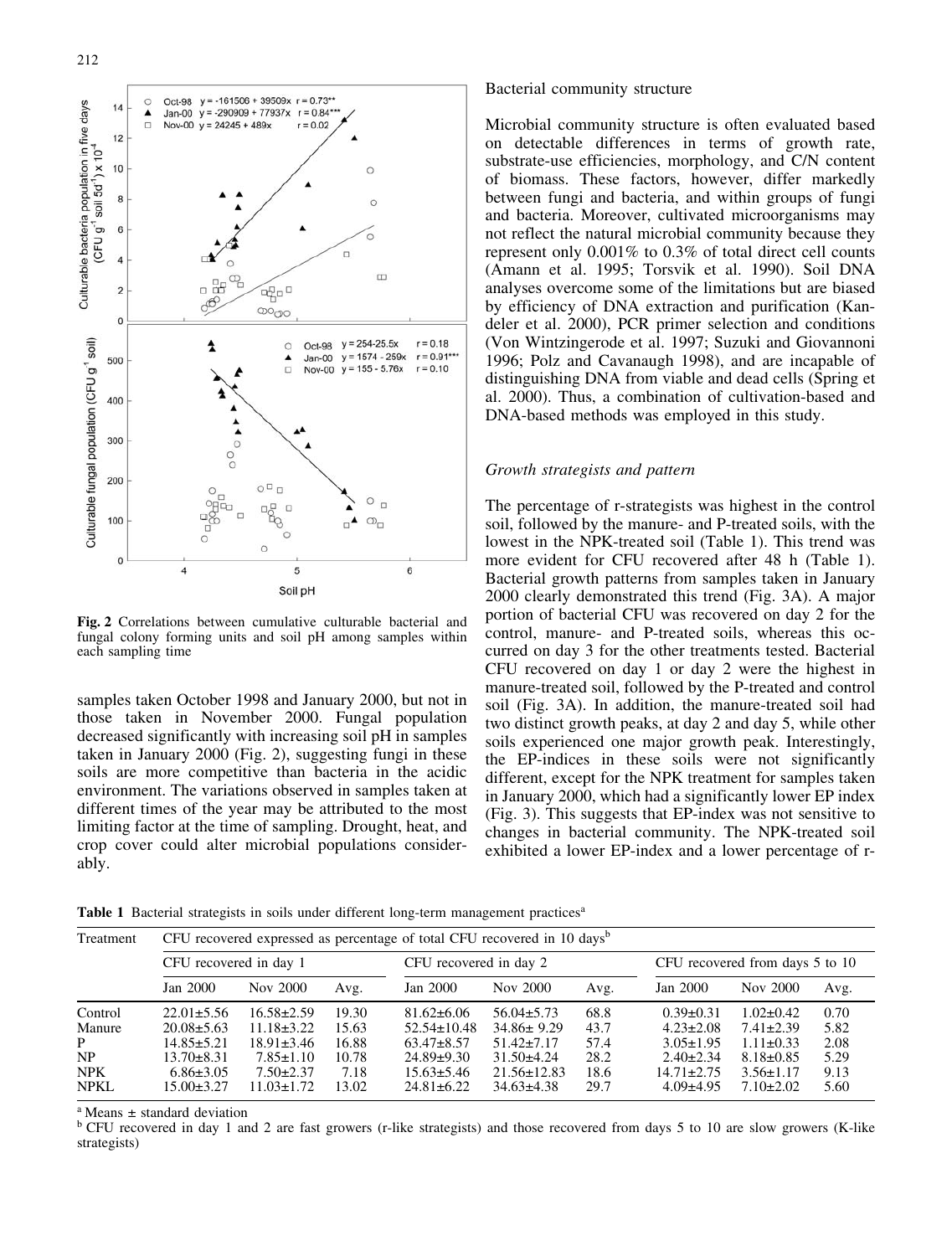

Fig. 3 Culturable bacterial colony forming units recovered each day for up to 10 days on 0.1-strength TSA in samples taken in January  $(\hat{A})$  and November 2000  $(\hat{B})$ , respectively. Bars indicate SE. Average eco-physiological (EP) indices (H') of three subsamples with four measurements each were: (A) 0.46bc, 0.57a, 0.50a, 0.50a, 0.42b, and 0.53a for the control, manure-, P-, NP-, NPK-, and NPKL-treated soils, respectively; and (B) 0.63a, 0.61a, 0.64a, 0.64a, 0.63a, and 0.59a for these soils. Different letters indicate significantly different means at  $P \le 0.05$  according to least significant difference test

strategists, possibly due to amensalism from a dominant bacterial group in the community. Excessive production of bacterial metabolites was noticed on NPK plates during culture, which might have prevented the formation of additional bacterial colonies on those plates. As is the characteristic of K-strategists (De Leij et al. 1993), the colonies that were formed after 5 days incubation might be resistant to possible toxicity of these metabolites.

The percentage of cumulative bacterial CFU recovered from day 5 to day 10 (slow growers) over the total CFU recovered in 10 days was only 0.7% in the control soil, 2.1% in P-treated soil, and greater than 5% in the other treatments studied (Table 1). Interestingly, soils that showed more than 5% slow growers also had significantly higher wheat yields based on averages of 50 years of yield data (Parham et al. 2002). As discussed earlier, wheat straw was incorporated into soil. Higher yield implies greater production of wheat straw. Thus, the increased proportion of slow growers may be partially attributed to improved soil structure due to incorporation of larger quantities of wheat residues. Proportions of slow growing bacteria decreased in the control soil where fertilizers had

not been applied for over 70 years. Chemical fertilizers preserved or increased populations of slow growers. Manure treatment enhanced both fast and slow growers, resulting in a more even distribution of growth strategists and significantly higher bacterial population. It is, however, unexpected that r-strategists were more dominant in the control soil than the chemical fertilizer-treated soils, while the reverse situation was observed for K-strategists.

Based on the concept of r/K strategists, competition and natural selection should favor the K-selection. In this study, fertilizer treatments promoted competition and resulted in higher percentages of K-strategists. However, competition for resources should also be intense in the control soil, but CFU recovered from 5 to 10 days (Kstrategists) were less than 1% of the total CFU recovered (Table 1). Presumably, natural selection will maximize resource use efficacy; the problem is to understand how the available resources are partitioned among different groups of organisms. Application of fertilizer promoted growth of microbial communities that were limited by mineral nutrients, which resulted in shifting limiting factors for microbial growth to factors such as organic C. K-strategists are presumably efficient users of environmental resources, and would be more competitive in such an environment. In a manure-treated soil, input of easily available organic C and mineral nutrients, and improvements in soil structure promoted growth of both rstrategists and K-strategists. As a result, the richness, evenness, and diversity of the microbial community in the manure-treated soil were enhanced. This is further evidenced from analyses of the bacterial community DNA extracted from these soils.

## DNA fingerprinting

Among the soils tested, DNA recovered was most abundant in the manure-treated soil, which was approximately 10  $\mu$ g g<sup>-1</sup> soil (at least fivefold of those in the fertilizer-treated soils and tenfold of that in the control soil; data not shown). ARDRA patterns of almost fulllength 16S rDNA were similar in soils under different management practices (Fig. 4). This is surprising because results from culturable microbial community suggested that microbial community structure was affected by soil treatments. Given the fact that numerous discrete bands were visualized in the ARDRA gel, there were many species of bacteria detected. Undetected changes in the bacterial community could be due to bias imposed by DNA extraction and purification (Kandeler et al. 2000), selectivity of PCR primers (Spring et al. 2000), or indicate that dominant microbial species in these soils were similar. Although ARDRA analyses have been used to evaluate bacterial communities (Koki et al. 1999), this technique was not sensitive enough to detect changes in bacterial community under the conditions specified. Upon fumigating two Japanese soils with metam, Koki et al. (1999) found that the ARDRA banding patterns were similar between the fumigated and control soils at 26 and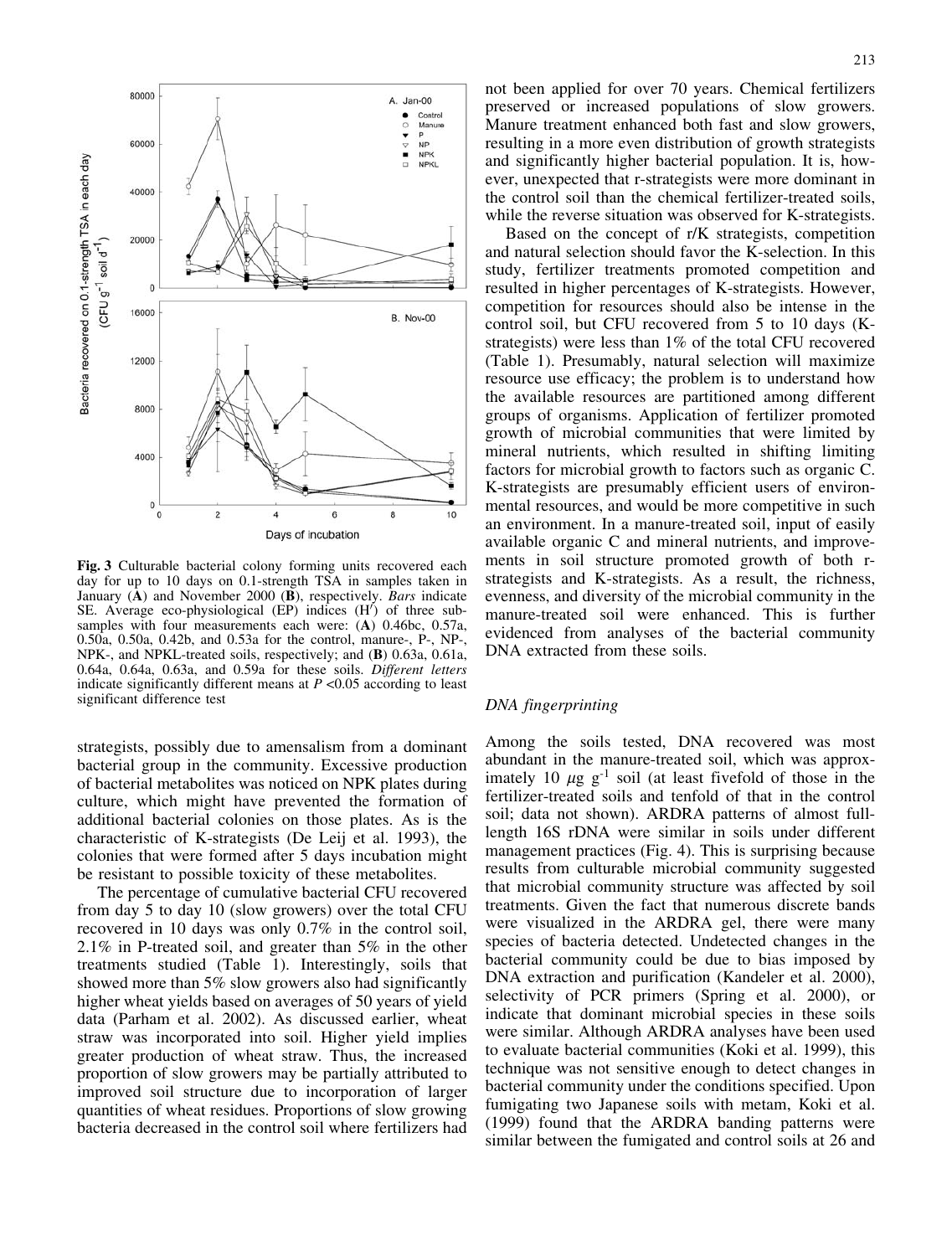

Fig. 4 Amplified ribosomal DNA restriction analysis (ARDRA). A A 2%-agarose gel electrophoresis of the almost full-length 16S rDNA (close to 1.6 kb) that was amplified. The template DNAs for lanes 1–6 were from the control soil, and soils treated with manure, P, NP, NPK and NPKL, respectively. There were 50 ng in each band of the marker. B, C ARDRA patterns of the 16S rDNA shown in A using restriction enzymes, HpaI, RsaI, Alul or Haelll, respectively, and digested at 37°C overnight. Lane assignments were the same as in A. Approximately 5  $\mu$ g was loaded in each lane

105 days after fumigation. A low microbial diversity in Cu-contaminated soil was detected using ARDRA (Smit et al. 1997). When different bacterial isolates were examined with ARDRA, Brim et al. (1999) found that most strains showed a close phylogenetic clustering inside the same genus despite their different origins.

Versalovic et al. (1991) demonstrated that REP-like sequences could be utilized as efficient primer binding sites in the PCR to produce fingerprints of different bacterial genomes. This technique does not require microbial cultivation and yields results with very small amounts of template DNA (De Bruijn 1992). Since REP-PCR provides genomic level DNA fingerprinting, it is more sensitive in revealing microbial community shift than analysis of 16S rDNA, such as ARDRA. The generated patterns are specific for bacterial species and strains in the adjacent repeat elements within the limitations of polymerase extension. In this study, REP-PCR



Fig. 5 Rep-PCR fingerprints of different soil bacterial communities. The template DNAs for lanes 1–6 were from the control soil, and soils treated with manure, P, NP, NPK and NPKL, respectively

fingerprinting produced characteristic patterns and revealed some differences of microbial communities in different soils (Fig. 5). Bands a1 and a2 differed slightly in mobility. Band a1 represents a dominant microbial group in the chemical-fertilizer-treated soils, and band a2 corresponds to dominant groups in the control- and manure-treated soils. Bands b and c represent a predominant microbial group in the control, manure- and Ptreated soils (Fig. 5). There are fewer prominent bands in the NP-, NPK-, and NPKL-treated soils, but a greater number of bands were detected (Fig. 5). A greater number of bands were also obtained in the manure-treated soils when compared with control and P-treated soil. These results again suggested that microbial diversity and evenness were enhanced by manure and fertilizer treatment, which coincided with increased wheat yield in these soils (Parham et al. 2002). Although few studies have shown direct linkage between microbial diversity and its ecological functions, organic soils have been shown to harbor higher microbial diversity than sandy soils based on Biolog, ARDRA, REP-PCR and DGGE analyses (Øvreas and Torsvik 1998). This also coincides with high fertility and productivity of organic soils (Diaz-Zorita et al. 2002).

Microbial community structure was altered by longterm soil management practices, as evidenced by REP-PCR and plate counts. In general, cattle manure application promoted the growth of culturable bacteria, but not cultivation-based fungi. Application of chemical fertilizers enriched the K-strategist bacterial community, while application of manure enriched both r- and K-strategists when compared with the control soil. The richness and evenness of the bacterial community were enhanced by fertilization, which was positively correlated with soil productivity.